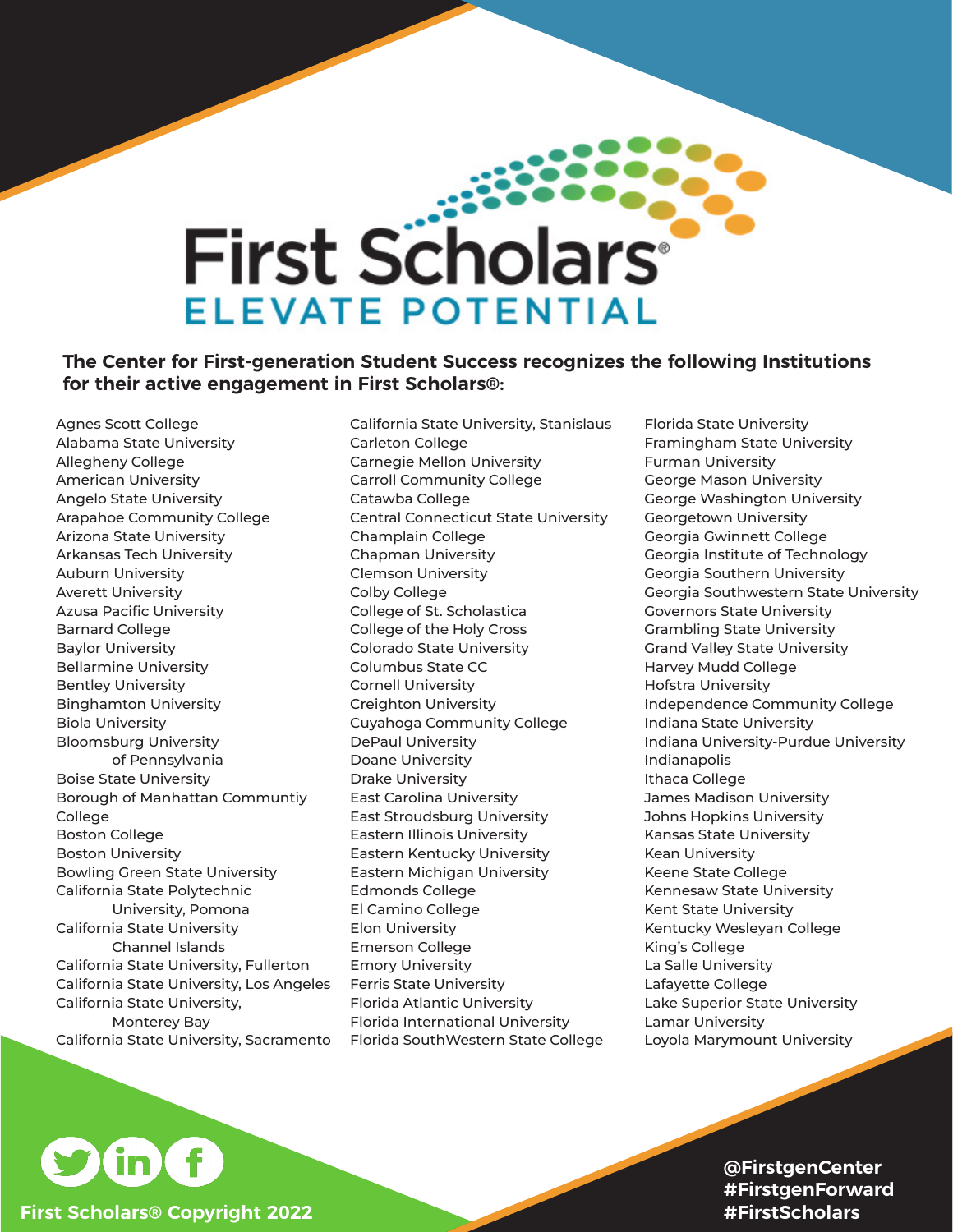## **First Scholars®** ELEVATE POTENTIAL

Loyola University Maryland Madison Area Technical College Marquette University Marymount California University Marymount Manhattan College Metropolitan State University Denver Michigan State University Michigan Technological University Midwestern State University Millersville University Mills College Mississippi State University Missouri State University Missouri Western State University Monmouth University Moravian University Mount Holyoke College National Louis University Nazareth College of Rochester Nevada State College New Jersey City University New Mexico State University New York University - College of Arts and Sciences North Carolina Agricultural and

Technical State University North Carolina Central University North Central College Northeastern University Northern Arizona University NorthWest Arkansas Community College Ohio University−Main Campus Oklahoma State University Old Dominion University Oregon State University

Penn State University Pepperdine University Piedmont College Pitt Community College Portland Community College Portland State University Pratt Institute Presbyterian College Purdue University Northwest Purdue University−Main Campus Regis College Rider University Rowan University Rutgers University-Camden Rutgers University−New Brunswick Saint Anselm College Saint Mary's College of California Saint Peter's University Salt Lake Community College San Diego City College San Diego State University Santa Clara University Santa Fe College School of the Art Institute of Chicago Seattle University Seminole State College of Florida Seton Hall University Shippensburg University Simmons University Sonoma State University Southern Illinois University Carbondale Southern Oregon University Spelman College St. Cloud Technical & Community College

St. John's College St. Lawrence University St. Mary's College of Maryland St. Olaf College Stanford University Stockton University Stonehill College Suffolk University Tarleton State University Texas A&M University Texas A&M University San Antonio Texas Christian University Texas Lutheran University Texas State University Texas Tech University The New School The Ohio State University The University of Alabama The University of Tampa The University of Texas at El Paso The University of Texas Permian Basin Tufts University Tulsa Community College Tusculum University University at Albany University at Buffalo University of Alaska Fairbanks University of Arizona University of Arkansas, Fayetteville University of Bridgeport University of California, Irvine University of California, Los Angeles University of California, Riverside University of California, San Diego University of California, San Francisco University of California, Santa Barbara



**@FirstgenCenter #FirstgenForward #FirstScholars**